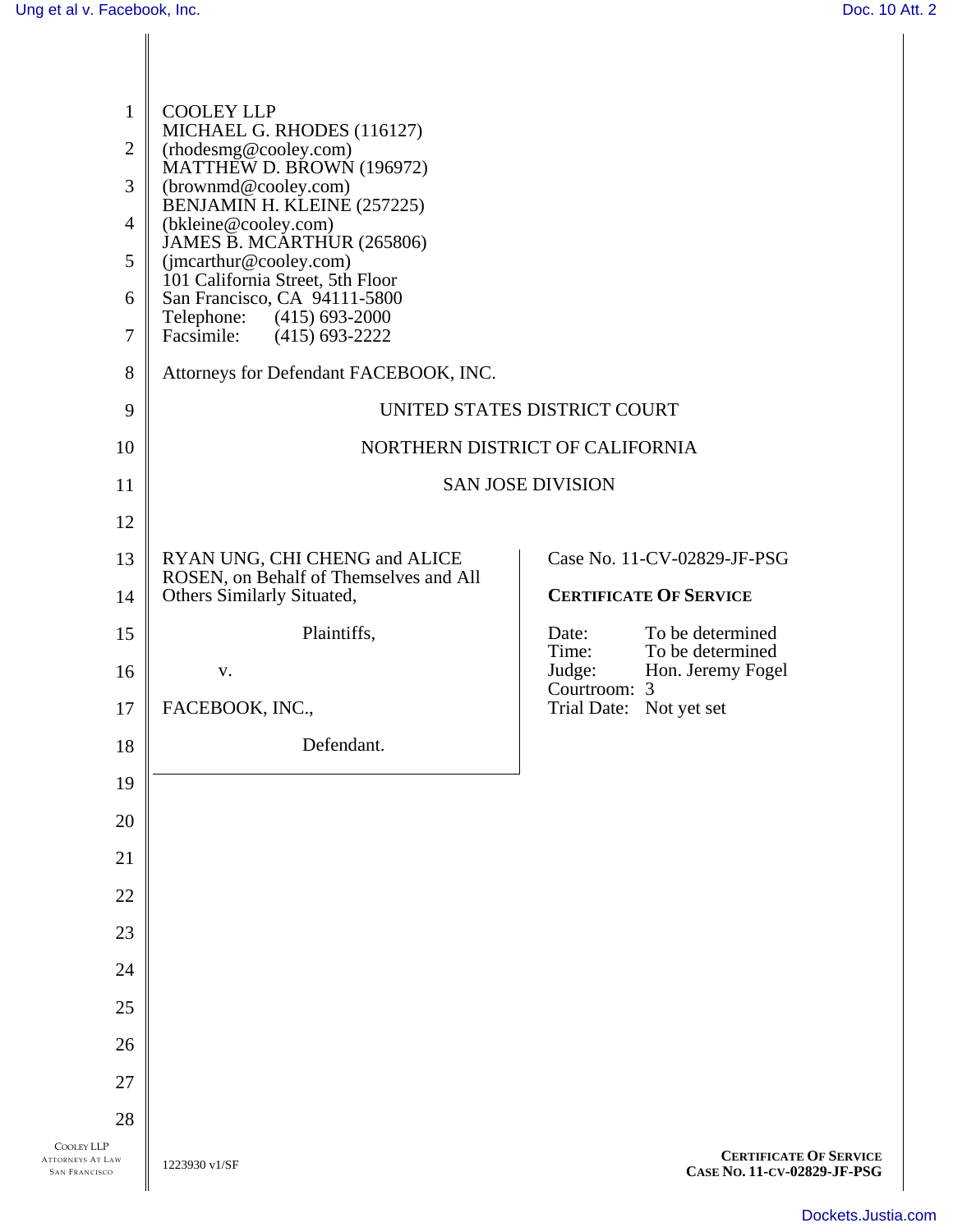| 1              |                                                                                                 | <b>PROOF OF SERVICE</b>                                                                                                                                                                                                                                                                                                                      |  |  |  |
|----------------|-------------------------------------------------------------------------------------------------|----------------------------------------------------------------------------------------------------------------------------------------------------------------------------------------------------------------------------------------------------------------------------------------------------------------------------------------------|--|--|--|
| $\overline{2}$ |                                                                                                 | (FRCP 5)                                                                                                                                                                                                                                                                                                                                     |  |  |  |
| 3              | I am a citizen of the United States and a resident of the State of California. I am             |                                                                                                                                                                                                                                                                                                                                              |  |  |  |
| $\overline{4}$ | employed in San Francisco County, State of California, in the office of a member of the bar of  |                                                                                                                                                                                                                                                                                                                                              |  |  |  |
| 5              | this Court, at whose direction the service was made. I am over the age of eighteen years, and   |                                                                                                                                                                                                                                                                                                                                              |  |  |  |
| 6              | not a party to the within action. My business address is Cooley LLP, 101 California Street, 5th |                                                                                                                                                                                                                                                                                                                                              |  |  |  |
| $\overline{7}$ | Floor, San Francisco, California 94111-5800. My e-mail address is swarren@cooley.com. On        |                                                                                                                                                                                                                                                                                                                                              |  |  |  |
| 8              | the date set forth below I served the documents described below in the manner described below:  |                                                                                                                                                                                                                                                                                                                                              |  |  |  |
| 9              |                                                                                                 | 1. FACEBOOK, INC.'S MOTION TO DISMISS PLAINTIFFS' CLASS ACTION COMPLAINT;                                                                                                                                                                                                                                                                    |  |  |  |
| 10             |                                                                                                 | 2. DECLARATION OF ANA YANG MULLER IN SUPPORT OF FACEBOOK, INC.'S MOTION TO<br><b>DISMISS PLAINTIFFS' CLASS ACTION COMPLAINT;</b>                                                                                                                                                                                                             |  |  |  |
| 11             |                                                                                                 | 3. FACEBOOK, INC.'S REQUEST FOR JUDICIAL NOTICE IN SUPPORT OF MOTION TO                                                                                                                                                                                                                                                                      |  |  |  |
| 12             | <b>DISMISS PLAINTIFFS' CLASS ACTION COMPLAINT; AND</b>                                          |                                                                                                                                                                                                                                                                                                                                              |  |  |  |
| 13<br>14       |                                                                                                 | 4. [PROPOSED] ORDER GRANTING FACEBOOK, INC.'S MOTION TO DISMISS PLAINTIFFS'<br><b>CLASS ACTION COMPLAINT</b>                                                                                                                                                                                                                                 |  |  |  |
| 15<br>16       | $\mathbf{\overline{x}}$                                                                         | (BY U.S. MAIL) I am personally and readily familiar with the business practice of<br>Cooley LLP for collection and processing of correspondence for mailing with the<br>United States Postal Service, and I caused such envelope(s) with postage thereon<br>fully prepaid to be placed in the United States Postal Service at San Francisco, |  |  |  |
| 17             |                                                                                                 | California.                                                                                                                                                                                                                                                                                                                                  |  |  |  |
| 18             |                                                                                                 | (BY MESSENGER SERVICE) by consigning the document(s) to an authorized<br>courier and/or process server for hand delivery on this date.                                                                                                                                                                                                       |  |  |  |
| 19<br>20       |                                                                                                 | (BY FACSIMILE) I am personally and readily familiar with the business practice<br>of Cooley LLP for collection and processing of document(s) to be transmitted by<br>facsimile and I caused such document(s) on this date to be transmitted by                                                                                               |  |  |  |
| 21             |                                                                                                 | facsimile to the offices of addressee(s) at the numbers listed below.                                                                                                                                                                                                                                                                        |  |  |  |
| 22             |                                                                                                 | (BY OVERNIGHT MAIL) I am personally and readily familiar with the business<br>practice of Cooley LLP for collection and processing of correspondence for<br>overnight delivery, and I caused such document(s) described herein to be                                                                                                         |  |  |  |
| 23<br>24       |                                                                                                 | deposited for delivery to a facility regularly maintained by __________ for<br>overnight delivery.                                                                                                                                                                                                                                           |  |  |  |
| 25             |                                                                                                 | (BY ELECTRONIC MAIL) I am personally and readily familiar with the business<br>practice of Cooley LLP for the preparation and processing of documents in                                                                                                                                                                                     |  |  |  |
| 26             |                                                                                                 | portable document format (PDF) for e-mailing, and I caused said documents to be<br>prepared in PDF and then served by electronic mail to the parties listed below.                                                                                                                                                                           |  |  |  |
| 27             |                                                                                                 |                                                                                                                                                                                                                                                                                                                                              |  |  |  |
| 28             |                                                                                                 | on the following part (ies) in this action:                                                                                                                                                                                                                                                                                                  |  |  |  |

COOLEY LLP ATTORNEYS AT LAW SAN FRANCISCO